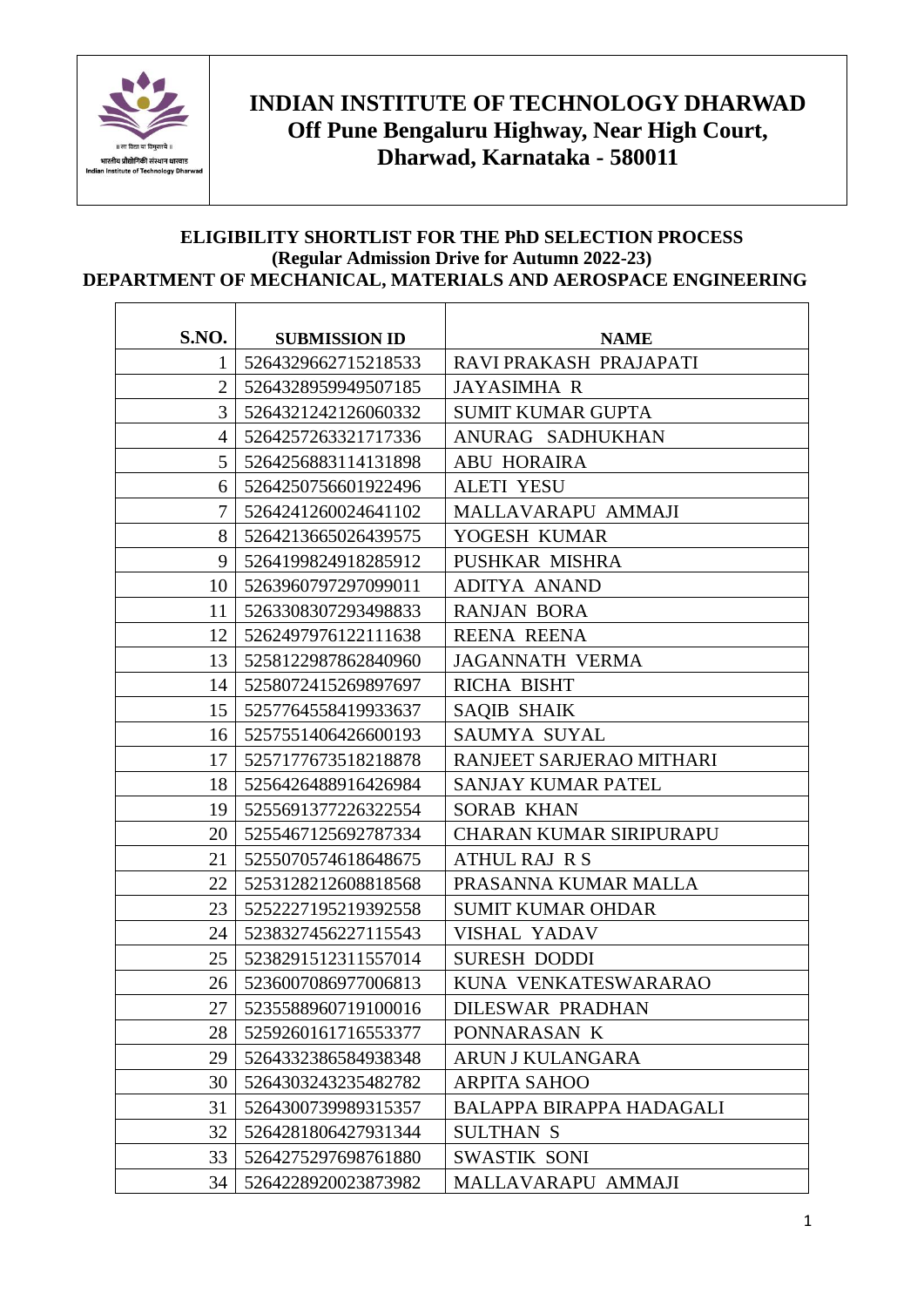

| 35 | 5264102472129529877 | <b>SUBHABRAT SWAIN</b>          |
|----|---------------------|---------------------------------|
| 36 | 5262622775929321297 | <b>MD TAHSIN AKHTAR</b>         |
| 37 | 5262396213717633986 | NISHANTH PATEL G M              |
| 38 | 5260717713584701680 | <b>LUNU SAIKIA</b>              |
| 39 | 5258118767161664335 | ANURAG VIRENDRA SRIVASTAVA      |
| 40 | 5257507040516682845 | PRABHAT KUMAR                   |
| 41 | 5257316740705561058 | <b>GAURAV KUMAR</b>             |
| 42 | 5256569504467005780 | <b>BISHAL BIDYUT BURAGOHAIN</b> |
| 43 | 5246013337025209225 | <b>AWADHESH</b>                 |
| 44 | 5264252633913132786 | <b>ANURAG SADHUKHAN</b>         |
| 45 | 5247030483014893132 | NIKHIL SURGONDA PATIL           |
| 46 | 5264277967018106300 | MADHUKAR SAMATHAM               |
| 47 | 5264191894414750591 | KAUSHAL HARISHKUMAR PARMAR      |
|    |                     | MOHAMMAD SADIQ ABDULKHADAR      |
| 48 | 5260864456224259651 | <b>PACHAPURI</b>                |
| 49 | 5259975739684238291 | <b>RANJAN KUMAR MISHRA</b>      |
| 50 | 5259892431432723203 | NAGARAJ KISHOR KELAGERI         |
| 51 | 5258634386682614269 | RAJNEESH YADAV                  |
| 52 | 5257713658746679516 | <b>RAJAT JAIN</b>               |
| 53 | 5255050314146655818 | <b>ATHUL RAJ R S</b>            |
| 54 | 5253697505824282926 | <b>AVIJIT MAJEE</b>             |
| 55 | 5238640794612554292 | <b>SHANJU JOSSIAN</b>           |
| 56 | 5264359622815229877 | <b>ROHIT KHICHER</b>            |
| 57 | 5264356685672809100 | <b>ANUMITA BHARATI</b>          |
| 58 | 5264329779459114209 | <b>BHARATH KUMAR VEESALA</b>    |
| 59 | 5264189217014430099 | <b>DEEPA SINGH</b>              |
| 60 | 5263487547919165529 | <b>SHUBHAM SAURABH</b>          |
| 61 | 5263479364424553947 | <b>INGILELA ASWITH BABU</b>     |
| 62 | 5260919489221813557 | REYAZUL WARSI                   |
| 63 | 5260341296269378369 | <b>RIYA</b>                     |
| 64 | 5260190857011875787 | <b>AYUSH BALAGOPAL</b>          |
| 65 | 5260190027012121563 | <b>SUMEET RAMAN</b>             |
| 66 | 5259864070321223124 | PRASHANT VEER                   |
|    |                     | SANTOSH SANNASHETTEPPA          |
| 67 | 5259282874614904784 | <b>AMARAPURE</b>                |
| 68 | 5258362401615111147 | <b>SUSHANT KAMLAKAR BAWNE</b>   |
| 69 | 5258128903012668890 | <b>MADHAV KUMAR JHA</b>         |
| 70 | 5258076065324645475 | <b>MOHAN KUMAR T R</b>          |
| 71 | 5257772896418155723 | <b>SAQIB SHAIK</b>              |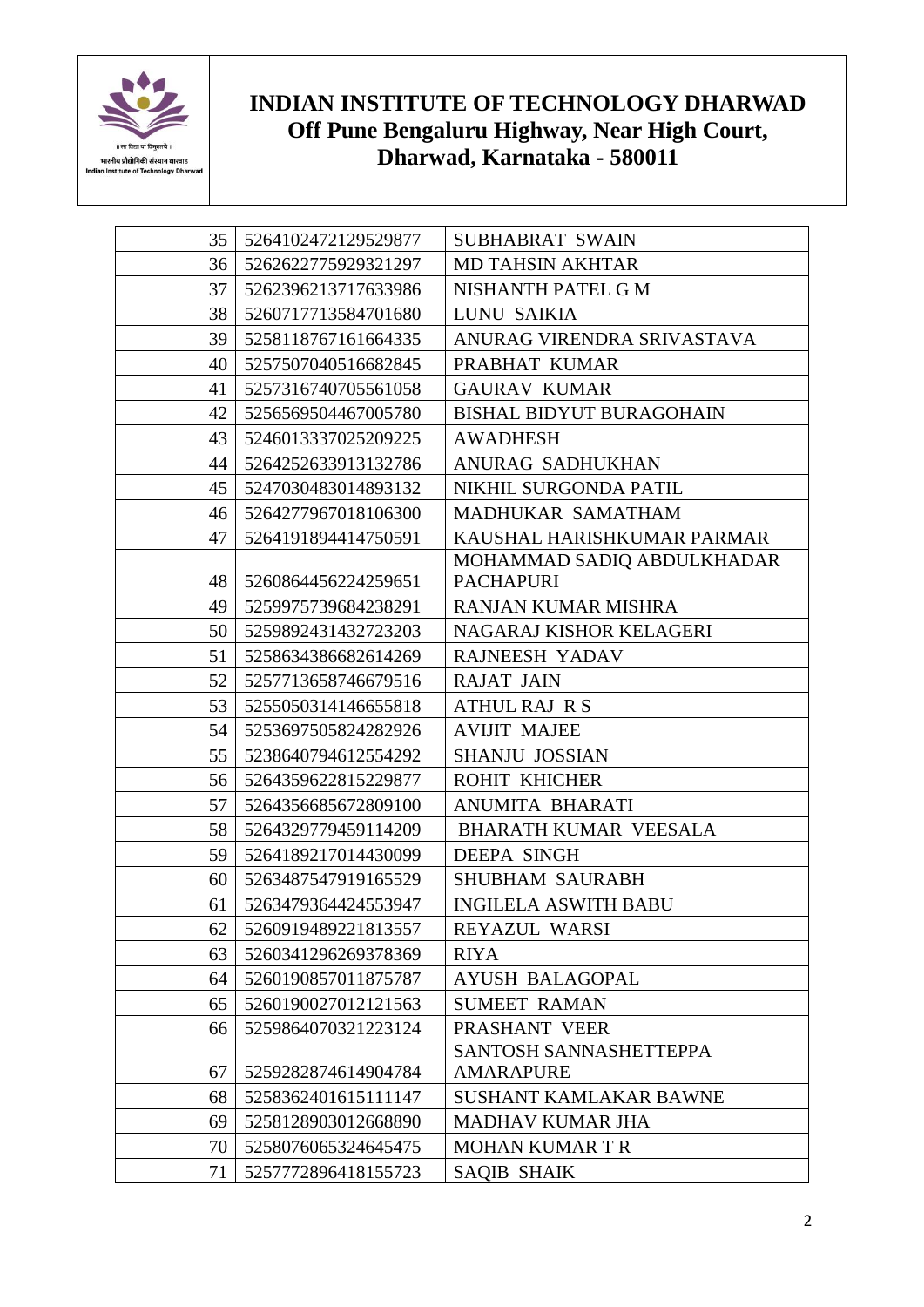

| 72  | 5257695257718559254 | PRINCE ANAND                   |
|-----|---------------------|--------------------------------|
| 73  | 5257138192218660518 | VISHAL KAWADU SHRIRAME         |
| 74  | 5256433568425297120 | <b>S ABDUL AZEEZ</b>           |
| 75  | 5255564834524577334 | PRAYAG ASHOK BURAD             |
| 76  | 5255550480427943872 | RAJESH GADIGEPPA ANAWAL        |
| 77  | 5255182344523346744 | <b>REHAN KHAN</b>              |
| 78. | 5251232777632928903 | <b>NILESH KUMAR</b>            |
|     |                     | PRAVEENKUMAR SOMASHEKHAR       |
| 79  | 5250728612914938251 | <b>TOTIGER</b>                 |
| 80  | 5249871492472261528 | RAMAVATHU SRINIVAS             |
| 81  | 5239898875878470263 | <b>MANUKUMAR Y BUDDANAVAR</b>  |
| 82  | 5239532921516873070 | <b>SAROJ KUMAR</b>             |
| 83  | 5251101954318779134 | <b>BHIMSEN NARAYAN KARADIN</b> |
| 84  | 5256791622314787698 | <b>ANUJ ANEEL DESHPANDE</b>    |
| 85  | 5263436592917256012 | <b>ABID YUSUF</b>              |
| 86  | 5264332608989695386 | <b>JOIJODE KIRAN KUMAR</b>     |
| 87  | 5264154043016915888 | <b>RUCHI SHARMA</b>            |
| 88  | 5264142993013880214 | <b>AVINASH MISHRA</b>          |
| 89  | 5263537249026538785 | <b>MOHSIN KHAN K</b>           |
| 90  | 5247955117374488516 | ULHAS KRISHNARAO ANNIGERI      |
| 91  | 5264369161817123509 | <b>SAMIR KUMAR BERA</b>        |
| 92  | 5264341050196994553 | <b>AMRUTH SAROJ A</b>          |
| 93  | 5264221470025871584 | MALLAVARAPU AMMAJI             |
| 94  | 5264144176612483187 | SIVA PRAKASH PARAMESWARAN      |
| 95  | 5263789324286146778 | KRISHNA MOHAN YADAV            |
| 96  | 5263719824605506293 | SANJAY SINGH BHADORIA          |
| 97  | 5263308313227563497 | PUSHPENDRA KUMAR               |
| 98  | 5262486616128107507 | <b>REENA REENA</b>             |
| 99  | 5261053775677651356 | <b>VUNDI PRINCE</b>            |
| 100 | 5260923879211263587 | <b>HARSH GUPTA</b>             |
| 101 | 5259034722689669004 | KISHORE KUMAR RAMALINGAM       |
| 102 | 5258588678611469047 | SAMUJJWAL SARMA                |
| 103 | 5258587588619647575 | NAVNEET KUMAR THAKUR           |
| 104 | 5258459588661103817 | KOUSIK SENAPATI                |
| 105 | 5258307206601704780 | ABHISHEK.                      |
| 106 | 5258244911027357617 | JAYA CHANDRA THANGELLAPALLI    |
| 107 | 5258233035411372903 | <b>MD YUSUF</b>                |
| 108 | 5258230177311224197 | YASH RAJ                       |
| 109 | 5258218987517698773 | POOJA RAI                      |
|     |                     |                                |